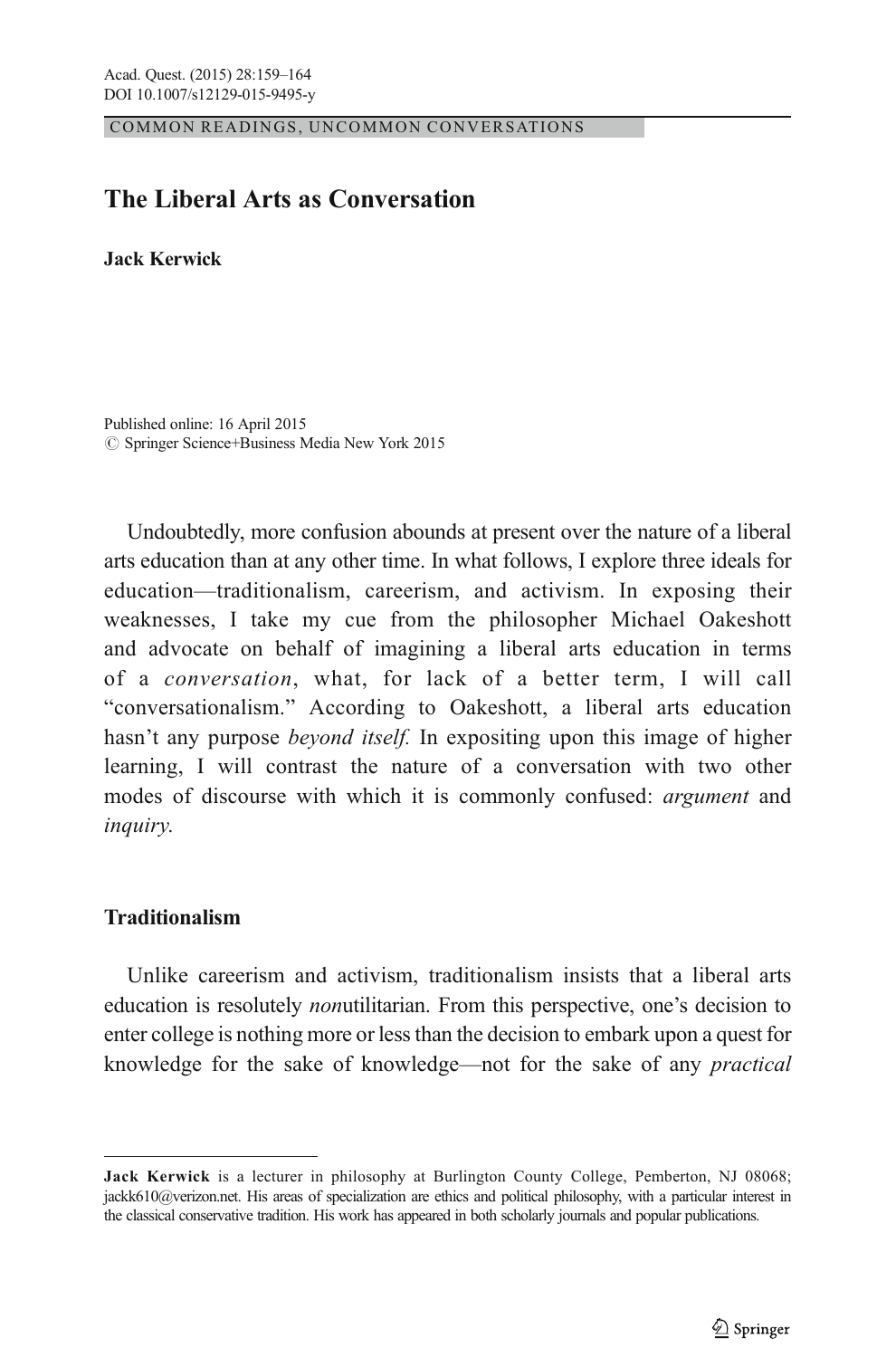concerns. The knowledge that a higher education was thought to provide is what may be called "useless" knowledge.<sup>1</sup> Useless knowledge is knowledge that hasn't any obvious bearing upon the affairs of everyday life.

Traditionalism is a noble, time-honored ideal. And traditionalists are to be commended for striving to uphold the belief that a liberal arts education was never meant to serve as a means to some specified end. Nonetheless, traditionalism has its problems.2

For starters, traditionalism's attempt to establish the nonutilitarian—the purposeless—character of a liberal arts education must be judged a failure: the concept of knowledge for knowledge's sake and that of a pursuit are irreconcilable. A pursuit, after all, is purposeful. If the purpose of a liberal arts education is to promote a pursuit, namely, the pursuit of knowledge, then it is subservient to securing a goal, an unrealized state of affairs.

However much time one commits to study, one can never hope to come even remotely close to reaching the end of the inquiry that is a liberal arts education. Thus, like happiness or love, the goal of a higher education—the fulfillment of the inquiry—becomes that much more *elusive* the more relentlessly one pursues it. For a suitable ideal of liberal learning we must turn elsewhere.

### Careerism

In this approach to education, colleges and universities exist for the sake of securing livelihoods for students. A liberal arts education is an instrument, the means to a substantive state of affairs to which it is wholly subservient, the mechanism by which graduates promise to make money doing what they've been prepared to do.

In spite of the popularity of this ideal, careerism is profoundly inadequate. If a college education derives its worth as job preparation it isn't a genuine education at all; it is now training: careerism assimilates a college education to training in a "vocation." But the kind of knowledge conveyed via training in a trade is what Michael Oakeshott describes as "technical knowledge," knowledge that can be "formulated into rules which are, or may be, deliberately learned, remembered"

<sup>&</sup>lt;sup>1</sup>For an interesting discussion of "useless knowledge," see Alan Watts, Tao: The Watercourse Way (New York: Pantheon Books, 1975).

<sup>&</sup>lt;sup>2</sup>In recent times, particularly with the onset of postmodernism, traditionalism has been challenged to the point of mocking dismissal. It has become an axiom among many academics that the idea of a *disinterested* pursuit of knowledge is rhetoric designed to conceal the ideological, political, and/or economic interests of those who have advanced it. According to this view, there can be no disinterested pursuit of knowledge or truth not only because there is no such thing as disinterestedness, but because there is no such thing as knowledge or truth. Knowledge and truth are at once imaginary and intimidating, disempowering those who dare to question the status quo. But we will see how conversationalism deflects this criticism.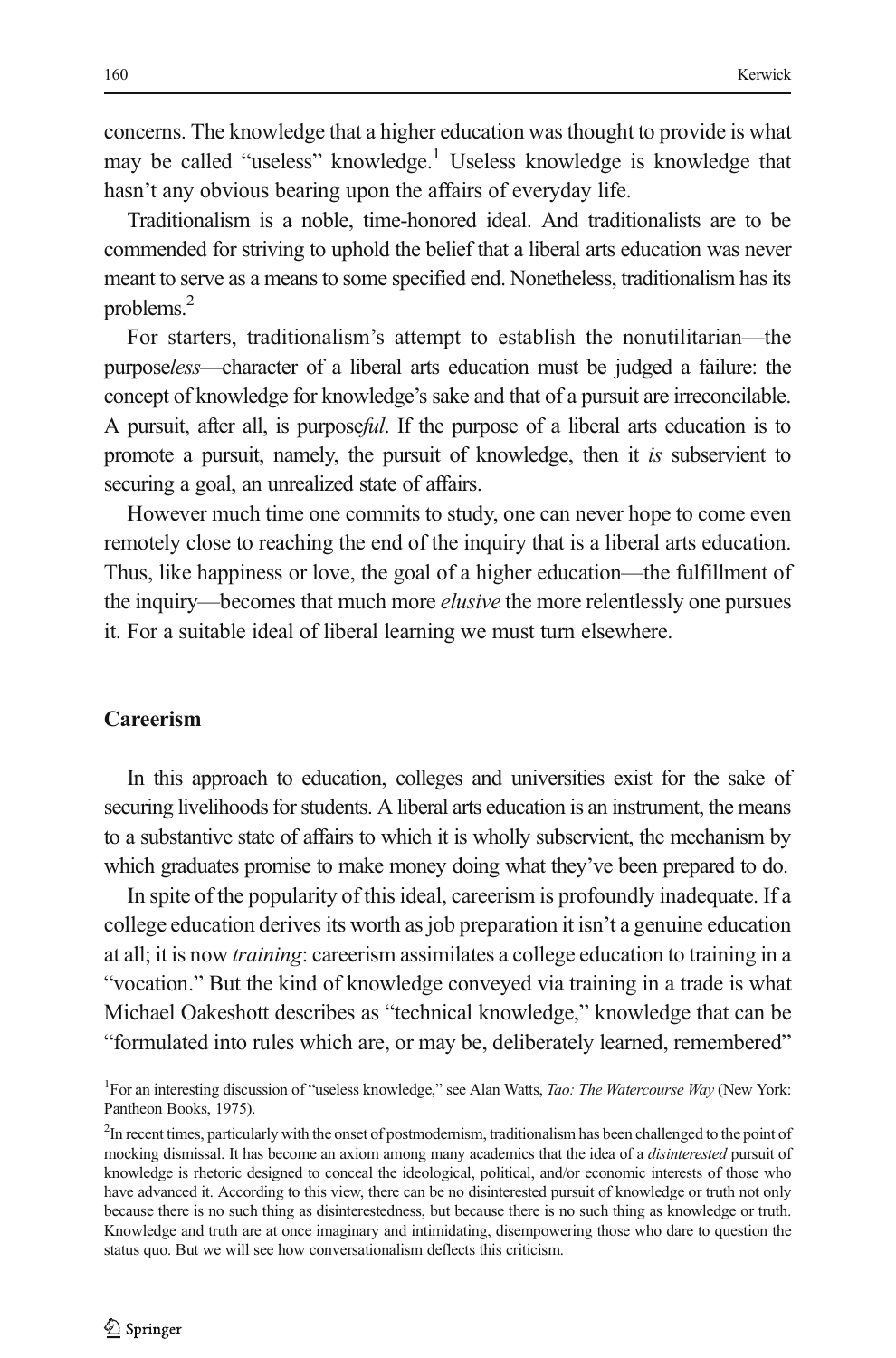and written "down...in a book."<sup>3</sup> Since it "is susceptible of formulation...in propositions,"<sup>4</sup> technical knowledge is what may be called *propositional* knowledge. However, the idea that knowledge is essentially propositional is an illusion: only some knowledge, and not even the better part of it, can be codified in propositions. Much—indeed, most—knowledge is imbibed through "continuous contact with one who is perpetually practicing it." It "can neither be taught nor learned," as Oakeshott argues, "but only imparted and acquired."<sup>5</sup> Moreover, as long as a liberal arts education is esteemed on account of the occupation that it is supposed to secure, we have no choice but to conclude that the study of the liberal arts is an irrational engagement, since it does not prepare the student for a specific career.<sup>6</sup>

### Activism

For proponents of the activist ideal, the purpose of a liberal arts education is the promotion of political goals and the means by which to implement them. From this perspective, students are regarded as activists-in-training, the agents of transformative change that will bring to fruition the utopian schemes of their professors.

One difficulty with activism is that subordinating education to politics inevitably destroys education. The political is a species of the practical, precisely that mode of human activity centered in the pursuit and obtainment of needs and desires. But a liberal arts education is distinguished by its ability to arrest—not exacerbate—the relentless torrent of wants we are forever trying to satisfy. Furthermore, activism reduces students to ideologues-in-training, for the activist ideal insists upon habituating them into assuming an *adversarial* stance toward their own civilization.7

<sup>&</sup>lt;sup>3</sup>Michael Oakeshott, "Rationalism in Politics," in Rationalism in Politics and Other Essays (Indianapolis, IN: Liberty Fund, 1991), 12.

<sup>4</sup> Ibid., 14.

<sup>5</sup> Ibid., 15.

<sup>&</sup>lt;sup>6</sup>Some have attributed the condition of the contemporary university to what they describe as "excessive careerism." I think that they've struck upon the wrong culprit. But for an insightful analysis on this score, see Thomas Naylor and William Willimon, The Abandoned Generation: Rethinking Higher Education (Grand Rapids, MI: Wm. B. Eerdsman Publishing Co., 1995).

<sup>&</sup>lt;sup>7</sup>The problems with activism have long been noted by conservatives and other critics of the leftist ideology from which the activist ideal draws virtually all of its sustenance. However, it's imperative to recognize that the undesirability of the activist ideal does not stem from leftist ideology, but that an education in the liberal arts has been replaced by training in *any* ideology. In other words, the remedy to the activist ideal is not to recruit "conservative" faculty, for a training in right-wing ideology is just as antithetical to the character of a liberal arts education.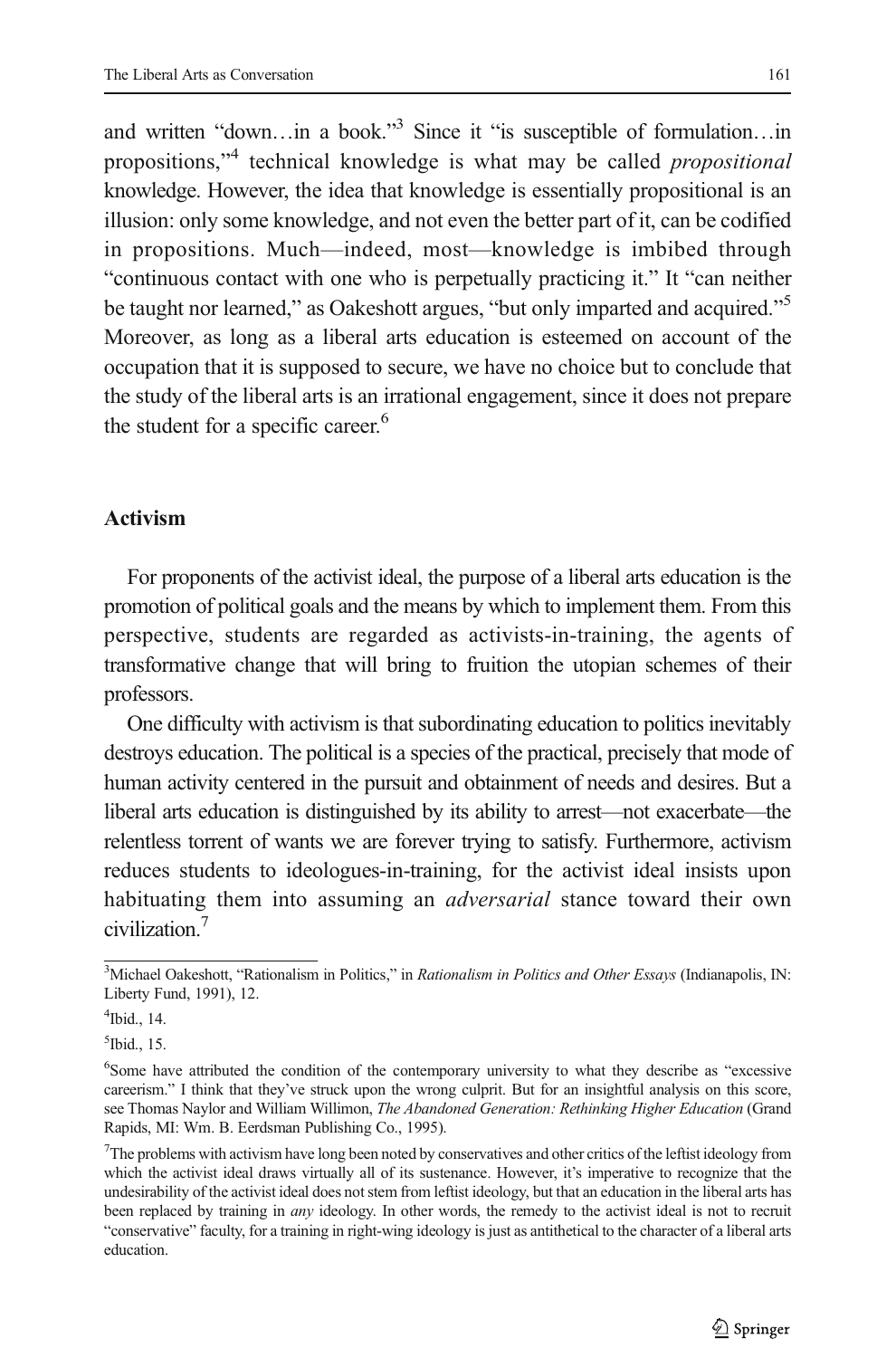#### The Conversational Ideal: Education as a Conversation

A liberal arts education is not simply the pursuit of knowledge, a career, or the modes of thought and techniques necessary for inaugurating a political utopia. A liberal arts education isn't a pursuit of anything at all beyond itself. A fitting image would be to call it a conversation.

A conversation is neither an inquiry nor an argument, both of which are defined by their respective goals—their conclusions. Conversation, in glaring contrast, has no further goal. Michel de Montaigne expressed this insight when he said of conversation that it is "the most *delightful* activity in our lives."<sup>8</sup> In *Conversation*: A History of a Declining Art, essayist Stephen Miller underscores this point when he remarks that conversation "is not instrumental." Miller quotes Judith Martin, the author of Miss Manners' Guide to Excruciatingly Correct Behavior: "From the direct sales pitch to a play for the goodwill of influential people, the rule is that if it is designed to advance your career, it isn't conversation."<sup>10</sup>

In elaborating upon the nature of conversation, Oakeshott writes that it "is not an enterprise designed to yield an extrinsic profit"; rather, it is "an unrehearsed intellectual adventure."<sup>11</sup> Partners in conversation "are not engaged in an inquiry or a debate: there is no 'truth' to be discovered, no proposition to be proved, no conclusion sought," thus bypassing the postmodern attack on any idea of certainty.12 Fellow conversationalists "are not concerned to inform, to persuade, or to refute one another," but rather "differ without disagreeing."<sup>13</sup> Furthermore, the knowledge to be had from inquiries and arguments is propositional. A different kind of knowing is culled from conversation, a knowledge that is less susceptible to explicit articulation, an awareness of nuances made possible by immersion in the conversation itself.

There are three advantages to conceiving of a liberal arts education in terms of a conversation.

First, the idea of education as a conversation underscores the autonomy of each of the disciplines that together comprise a liberal arts education. Conversation is impossible in the absence of multiple voices, and the

<sup>&</sup>lt;sup>8</sup>Michel de Montaigne, On Friendship, from The Complete Essays, trans. M.A. Screech (1580; New York: Penguin Classics, 1991), 32.

<sup>&</sup>lt;sup>9</sup>Stephen Miller, Conversation: A History of a Declining Art (New Haven, CT: Yale University Press, 2006), 13.

 $10$ Ibid.

<sup>&</sup>lt;sup>11</sup>Michael Oakeshott, "The Voice of Poetry in the Conversation of Mankind," in Rationalism in Politics, 490.

<sup>12</sup>Ibid., 489.

 $13$ Ibid.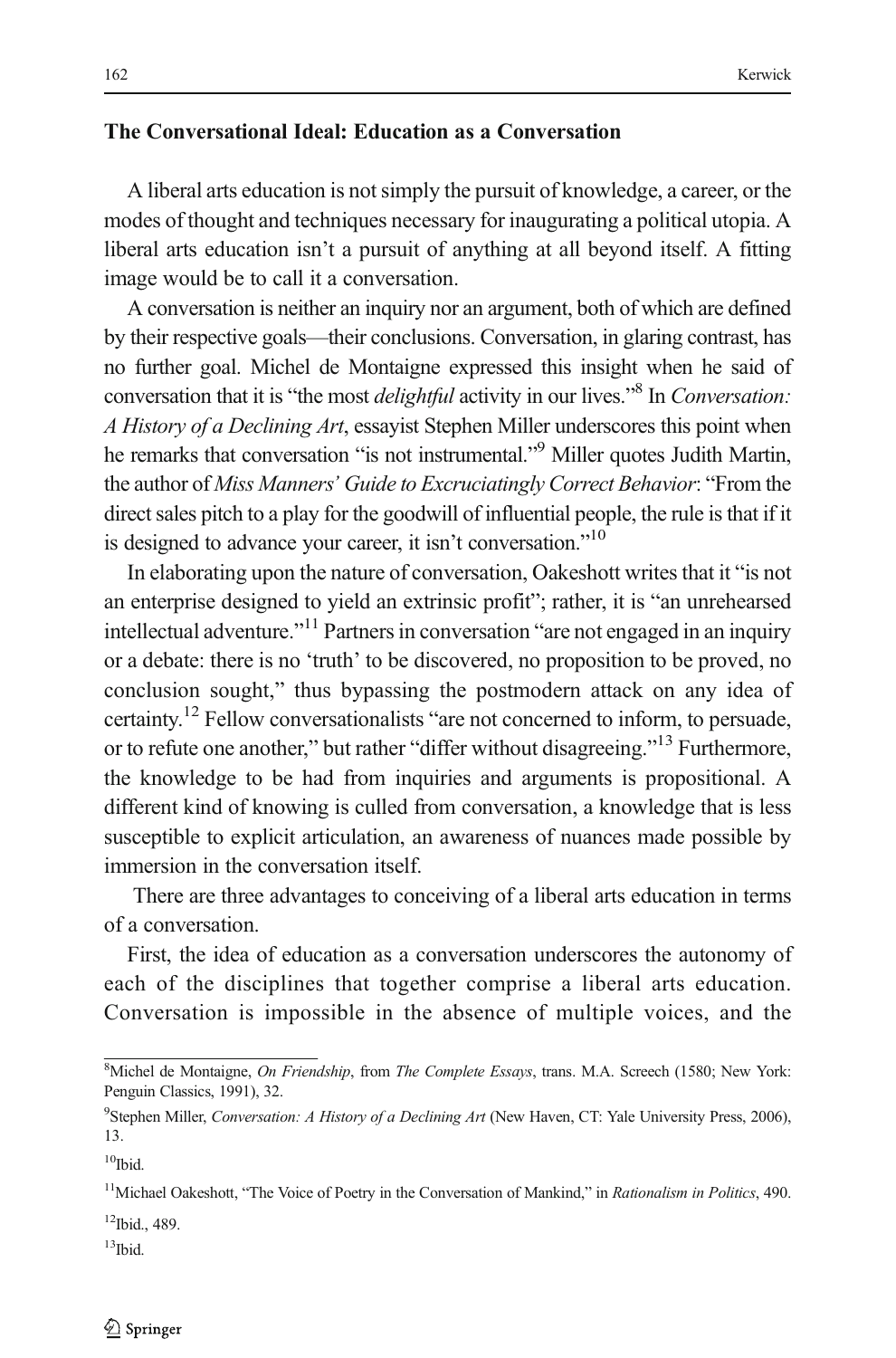conversation that is the study of the liberal arts is impossible in the absence of multiple disciplines. The disciplines, in other words, are irreducibly distinct voices. Hence, it is as impossible as it is rude—Oakeshott calls it an exercise in "barbarism"<sup>14</sup>—for any voice to evaluate others by its own standards: the integrity of each voice precludes such attempts.

Second, the cornerstone virtue inculcated by an education in the liberal arts is not, as lately has typically been thought, "tolerance." Rather, it is considerateness. Students are equally obliged to contribute their respective voices to the conversation and permit others to do the same. Listening, then, is as important as speaking.

Third, students often question "the usefulness" of their course material, to which conversationalists have a ready reply: A liberal arts education is no more and no less "useful" than any other intrinsically valuable activity such as, say, spending time with friends. To borrow Oakeshott's term, a liberal arts education is resolutely not "utilitarian," it is "dramatic."<sup>15</sup> When the eye is on the merely useful, the desire is to exploit. But "useless" engagements are occasions in which to delight.

According to conversationalism, knowledge primarily consists of intellectual and moral habits, not propositions. As English educator and poet William Johnson Cory said, students "are not engaged so much in acquiring knowledge as in making mental efforts under criticism."<sup>16</sup> While a "certain amount of knowledge" can be secured and recollected, much is forgotten. And yet, this is no cause for regret, "for the shadow of lost knowledge at least protects" students "from many illusions." Still, Cory asserts, an education isn't so much for "knowledge as for developing arts and habits." A liberal arts education supplies students with "the habit of attention," "the art of expression," "the art of assuming at a moment's notice a new intellectual position," "the art of entering quickly into another person's thoughts," "the habit of submitting to censure and refutation," "the art of indicating assent or dissent in graduated terms," "the habit of regarding minute points of accuracy," and "the art of working out what is possible in a given time."<sup>17</sup>

A liberal arts education understood as a conversation breeds "taste, discrimination," "mental courage and mental soberness." Perhaps most

 $14$ Ibid., 492.

<sup>&</sup>lt;sup>15</sup>Michael Oakeshott, "On Being Conservative," in Rationalism in Politics, 417.

<sup>&</sup>lt;sup>16</sup>Oakeshott, "Voice of Poetry," 491, citing William Johnson Cory, *Eton Reform*, vol. 2 (London: Longman, Green, Longman, and Roberts, 1861), 6, archived at [https://archive.org/details/etonreform02cory.](https://archive.org/details/etonreform02cory)

 $17$ Quoted material taken from Cory, Eton Reform, 6-7.